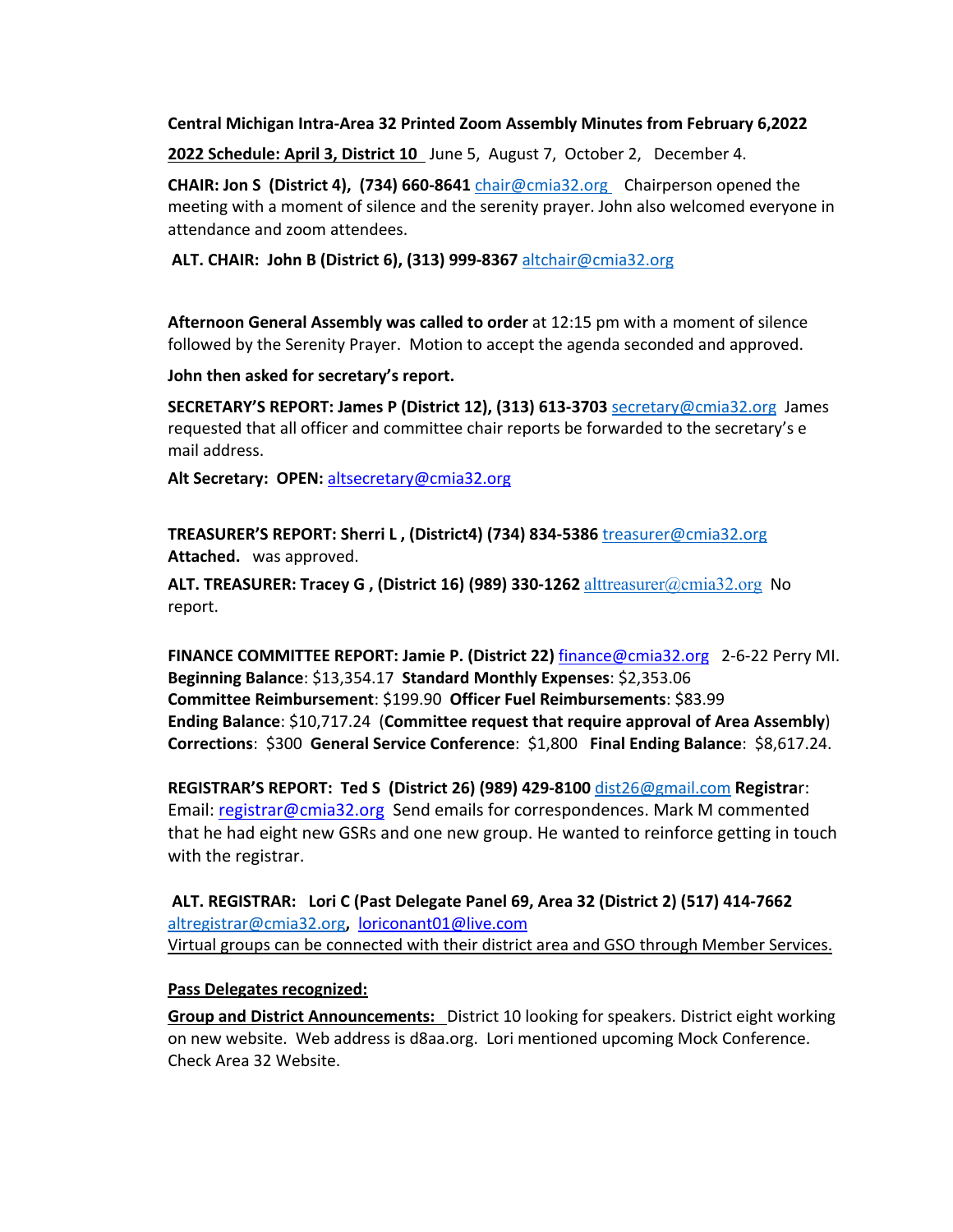#### **DELEGATE'S REPORT: Don McL Panel 71, Area 32 (District 2) (517) 416-9635.**

 $delegate@cmia32.org$  Rapidly approaching the delegates busy season. January 23<sup>rd</sup> I attended the statewide service meeting. After the meeting each area received a check for \$430. Mock conference is still in the planning the meetings are the second Saturday of each month except for February we have a bonus meeting on the 26<sup>th</sup> to make sure we are as prepared as possible. This event is a vital. This is your opportunity to inform the delegate of how you want him to vote on a particular topic. Flyers that were sent out were incorrect, they have been corrected and sent out to your DCMs. Please email me with your thoughts and feelings so I will know how to vote.

### **ALT. DELEGATE: Mark M Panel 71, Area 32 (District 4) (517) 861-6379**

altdelegate@cmia32.org Attached. At today's GSR orientation and the general service meeting there were 24 in attendance including ten GSR's and of those 8 were first time attendees. At today's meeting we covered the second tradition and second concept of World Service. We also heard from our corrections committee chair Lori C. about the service aspect of the corrections committee and what is currently taking place during the pandemic. Finally in the meeting a new concept was tried- a segment called "sobriety university" (where no one ever actually graduates) but it entails different aspects of what are more than just meetings in AA and what GSRs can thus bring back to their groups in some form. Finally, the biennial survey replies have been compiled and here are the results (in percentages) of those who responded. (attached).

Stanley P. posed a question. Why are we not using the yellow sheet guidelines when people rotate into office? This body should also supply a notebook with guidelines for a much smoother transition. Guidelines from GSO and the notebooks are still in existence.

### **COMMITTEE REPORTS:**

**LITERATURE REPORT: Mike K (District 2) (517) 403-2764** literature@cmia32.org**:** Looking forward to rotating out. Pre-COVID literature sales average between 1,200 and \$1500. Last time I was here I did about \$2000 worth of sales. Today I just barely made 400 bucks. So this COVID business has really got sales down. \$2,200 available. John is interested in taking literature position.

**ARCHIVIST: Jim D (District 6), (517) 694-9753.** For the past two months there has been no events to take a display too. Still a lot of work to be done sorting through material and putting on plastic sleeves on notebooks and paperwork. On the archives table there are forms to fill out for your group's history so please help us with your group's history. There are samples available on the table, thank you for your support and interest.

**ARCHIVES COMMITTEE: Tim H. (District 6)** No report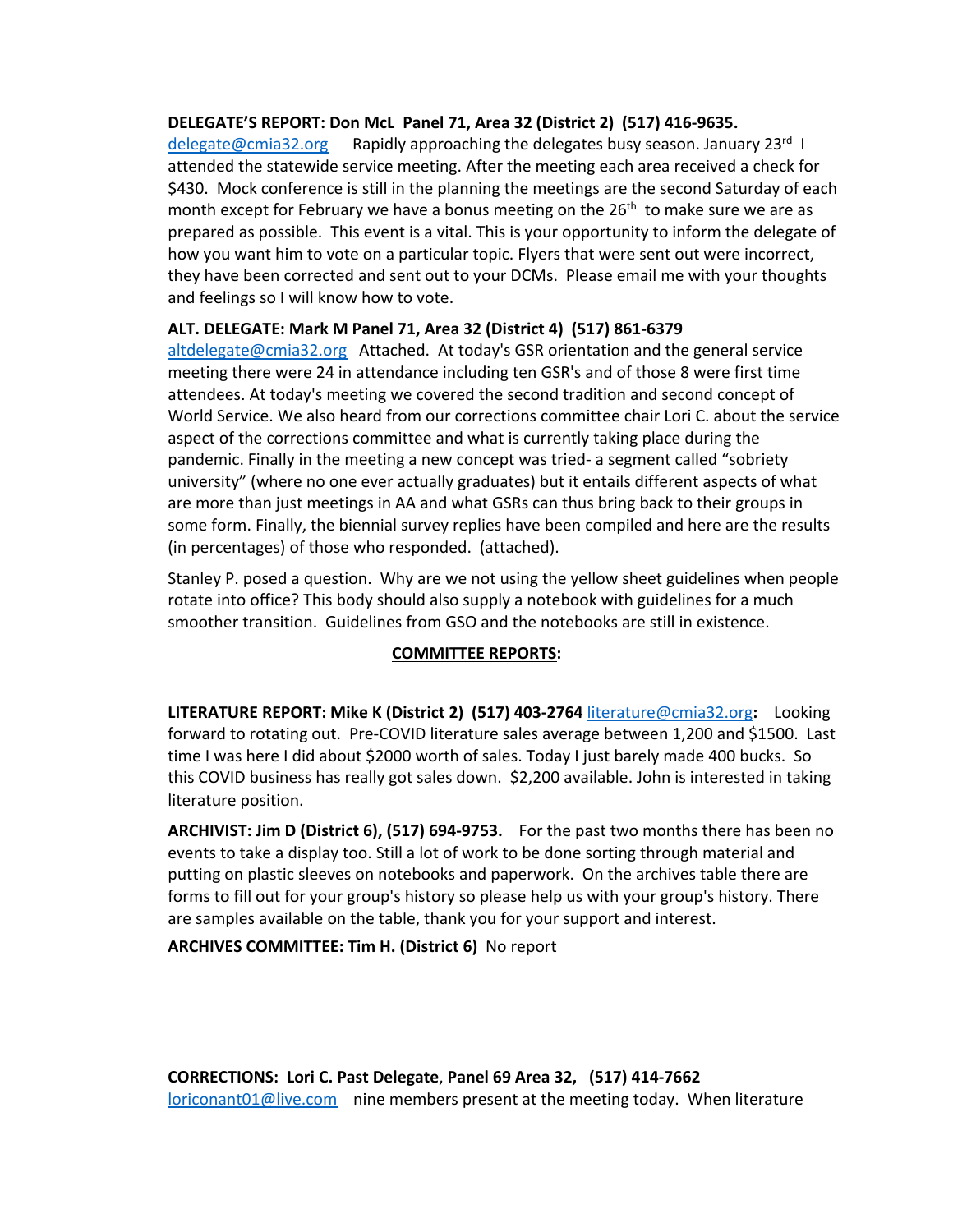request from District 2 for \$300. Speak with Kate or Mack for information on how to get literature into the corrections facilities. We did get questions concerning how to get literature into I.C.E. detention centers. Upon further investigation it has not been done. Also there are no facilities in area 32. Area 33 has two area 34 has one. We're also granted through the statewide our areas bid for the statewide it's our turn our statewide corrections workshop. we had discussed about doing it virtually versus doing it live even though we were open to it both ways but we're kind of leaning towards virtual. I did contact them prior to the meeting and so we would like to do this virtually this is some of the ideas that we had and statewide corrections committee is excited about us doing it virtually I took that back to the corrections committee today and they agreed that we would it virtually and that is the tentative date October  $8<sup>th</sup>$ . I would also appreciate all feedback and ideas so please reach out to me.

**FORUM:** Molly L. There is a regional forum in eastern Canada on Prince Edward's island May 13  $-15<sup>th</sup>$  you can go on aa.org and get more information. You can look under forums.

**GRAPEVINE: Molly Linder, (District 4) 1502 Morton Avenue Ann Arbor, MI 48104 (734) 358-7180** grapevine@cmia32.org Attached.

**COOPERATION WITH THE PROFESSIONAL COMMUNITY / Public Information: Keith Smith (District 6) 2029 Phillips Avenue, Holt, MI 48842 (517) 803-5045** cpc@cmia32.org district 24 thumb area unity council putting together welcome wallets to provide basic introductory information to medical and legal professionals and for community education. Discussed importance of attraction, education about A A and alcoholism in a variety of settings, schools, communities libraries, veterans organizations and nonprofits. Keith did attend statewide CPC in January. I did attend a virtual CPC presentation from Minnesota area to three districts for informational purpose. Three districts did request information on giving presentations to the professional organization and I will be suppling them information on that. CPC@cmia32.org. Also if any CPC/PI issues or questions arose among virtual attendees please send to me. Stanley P asked would CPC end PI be putting on a joint workshop in the near future. Keith replied "not at this time".

### **ACCESSIBILITIES / TREATMENT CENTERS: Don W (District 6) (517) 282-4586** specialneeds@cmia32.org**:**

**Mock Conference Committee Report: Ted S.** Final responsibility and ultimate authority should always reside in the collective conscience of our whole fellowship and group conscious communication requires two things talking and listening and hopefully we can accomplish both goals that this next month conference you've got something to say show up and say it don't worry about it show up and say we'll make it we'll make the time I'll make a place for it and if you want to learn something ask a question and you'll get the answer. See you in March.

**HYBRID TECHNOLEGY: Ilene, Hybridtech@cmia.org** experimenting today with running the technical part of this meeting. We are open to all feedback. We are looking to improve as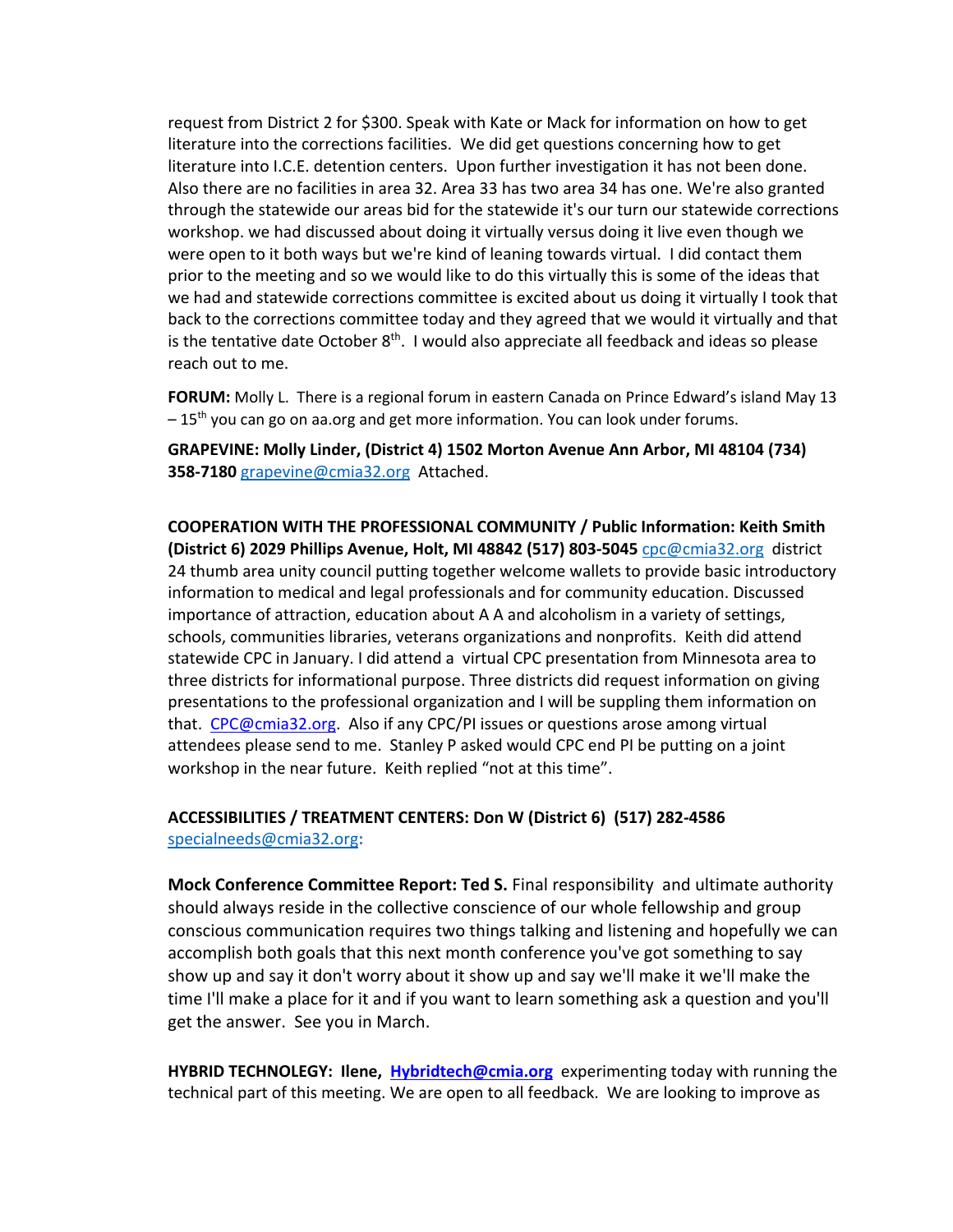the meetings progress. Bradley wanted to thank everyone for your patience and allowin for the merge end so far it has been successful.

**YPAA: Lias S. (District 4**) Evan is not able to chair YPAA. The Flint area young people meeting is alive and well in Genesee County Thursday nights 7:00 PM at the Unitarian universalist church 2474 S ballenger highway Flint. Come and support us! We are happy to attend this service meeting today and are discussing the benefits to holding a seat in this wider service structure consistently. We understand that MCYPAA was offered a place at this table in the past and we were not able to maintain. We would like to recommit if welcome. Our goals are to grow FLYPAA by adding another weekly meeting in Flint continuing to partner with other areas and MYCPAA on events, fundraisers and attracting more people to join FLYPAA. We will be participating in the MCYPAA bid for 2023 convention and we will again have a hopeful partnership for this year's MCYPAA convention to be held the week after Thanksgiving and Grand Rapids. FLYPAA has a \$100 donation for the service committee area 32. In loving service Lisa S. Through acclimation, Lisa S was elected YPAA chair.

**Christian** reports that ICYPAA INTERNATIONAL convention will be happening this year in August in New Orleans.

**WEBSITE COMMITTEE: Kate (District2) (517) 962-1445** webmaster@cmia32.org**, or**  page88line8@gmail.com We are updating the recent minutes from the last couple of years. Districts that are hosting in the future please email me when and where so I can get that on the website because people that are making future travel plans. Also the hybrid technicians will need that information so we all can coordinate. Please send your Flyers to me so I can put them on the website.

**State Convention Committee:** Dennis S. Two months ago we got the bid process started. As of right now we only have one bid. Lori will proceed with the bid and give details. Comfort inns and suites in Mount Pleasant suggested dates August 11th through the 13<sup>th</sup>. Lori has been elected as chairman for the state convention and she accepted. Ted has agreed to be Co chair. The bid has been except from the area 32 body.

**OLD BUSINESS:** Area hybrid technology is now in operation.

**NEW BUSINESS:** Jamie S. Stated in was voted on at the finance committee meeting that we start back putting in the \$250 as to build up the forum fund. It was voted that the forum fund be reinstated Starting in April.

Motion to close and 2nd. Meeting closed with the responsibility pledge.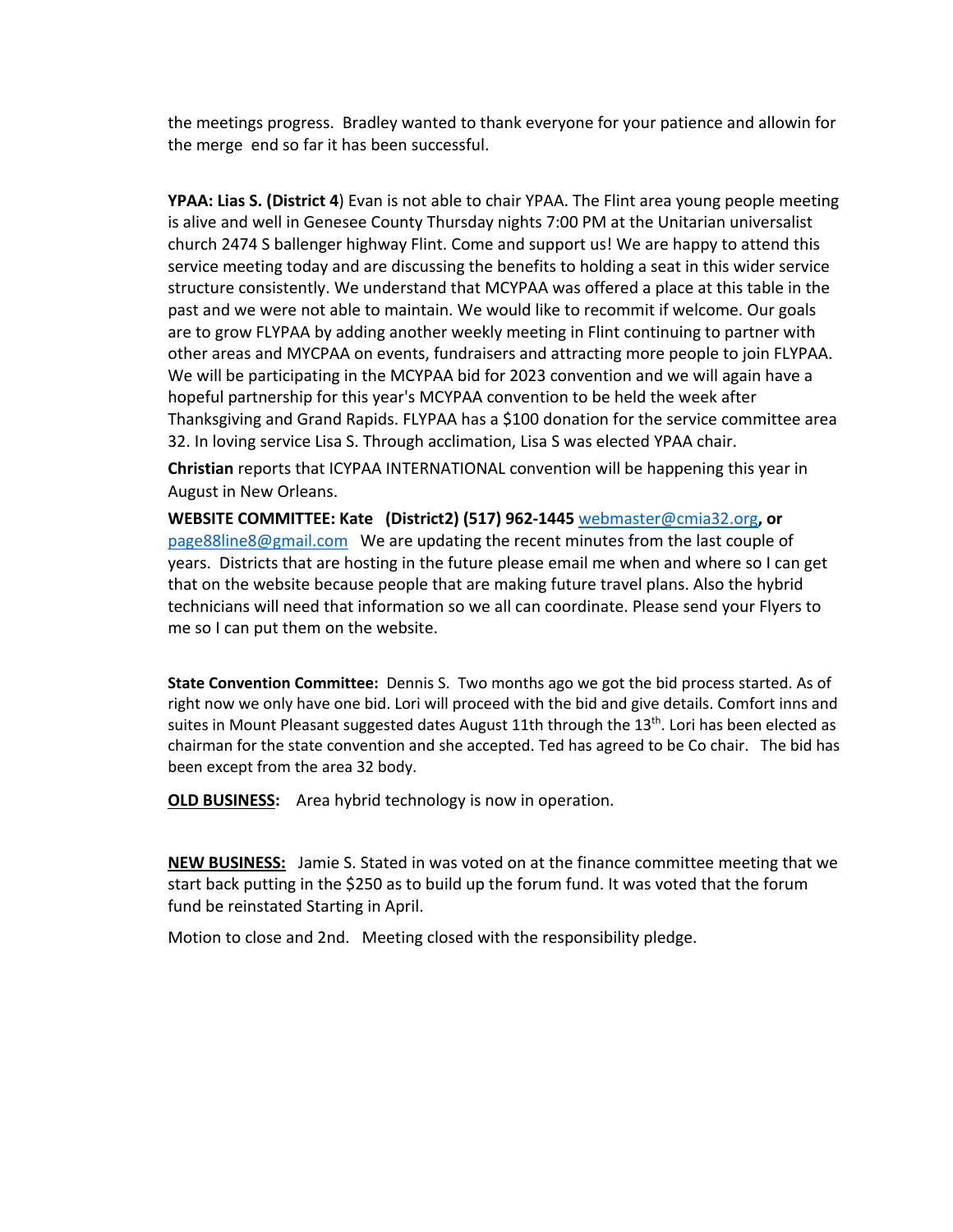## **MOLLY L , CMIA32 GRAPEVINE CHAIR, COMMITTEE REPORT, FEBRUARY 6, 2022**

## **GRAPEVINE'S CARRY THE MESSAGE INITITATIVE.** The New

York offices keeps a list of people in jails and prisons who have asked for a subscription to Grapevine. GSO asks us to consider buying a Grapevine subscription for incarcerated Spanish speakers. To send a subscription to La Viña go to this website: [https://store.aagrapevine.org/us](https://store.aagrapevine.org/us-suscripcion)[suscripcion.](https://store.aagrapevine.org/us-suscripcion) English Grapevine Magazine:

[https://store.aagrapevine.org/us-subscriptions.](https://store.aagrapevine.org/us-subscriptions) AAgrapevine.org will send the magazine to the next person on its list.

## **GRAPEVINE MAGAZINE - CURRENT ISSUE, FEBRUARY 2022. SPECIAL SECTION**

This month's featured section is for "Getting Through Tough Times." Members share hopeful stories about how they use the fellowship and the tools of the program to get through adversity.

## **GRAPEVINE ONLINE [HTTPS://WWW.AAGRAPEVINE.ORG/](https://www.aagrapevine.org/)**

Listen to **Grapevine's New Podcast** every Monday a.m. The AA Grapevine Half-Hour Variety Hour. Featuring long-time AA members Don and Sam and a guest AA member who talks about his or her sobriety.

Also on **[HTTPS://WWW.AAGRAPEVINE.ORG/](https://www.aagrapevine.org/)** you can listen to stories from the Grapevine Magazine read by narrators. "A Spirit Like Nowhere Else" and "Liquid gratitude."

## **Messages from Grapevine.org**

- 1. **We have changed printers, so watch for your Grapevine and La Viña magazines in a white mailer.**
- 2. **[Prayer and Meditation book is](https://www.aagrapevine.org/prayer-and-meditation-book) back in stock!**
- 3. **[Follow Grapevine and La Viña on Instagram!](https://www.aagrapevine.org/follow-grapevine)**

4. ¡Dos nuevos libros! - Disponible el 23 de abril *[Libres por dentro: Historias de recuperación en AA en prisión](https://lvtienda.aagrapevine.org/libros-espanol)* presenta historias poderosas de miembros sobrios de Alcohólicos Anónimos. Y *[Mujeres](https://lvtienda.aagrapevine.org/libros-espanol) [en AA](https://lvtienda.aagrapevine.org/libros-espanol)* es una colección de 44 historias tomadas de las páginas de Grapevine y La Viña. https://lvtienda.aagrapevine.org/libros-espanol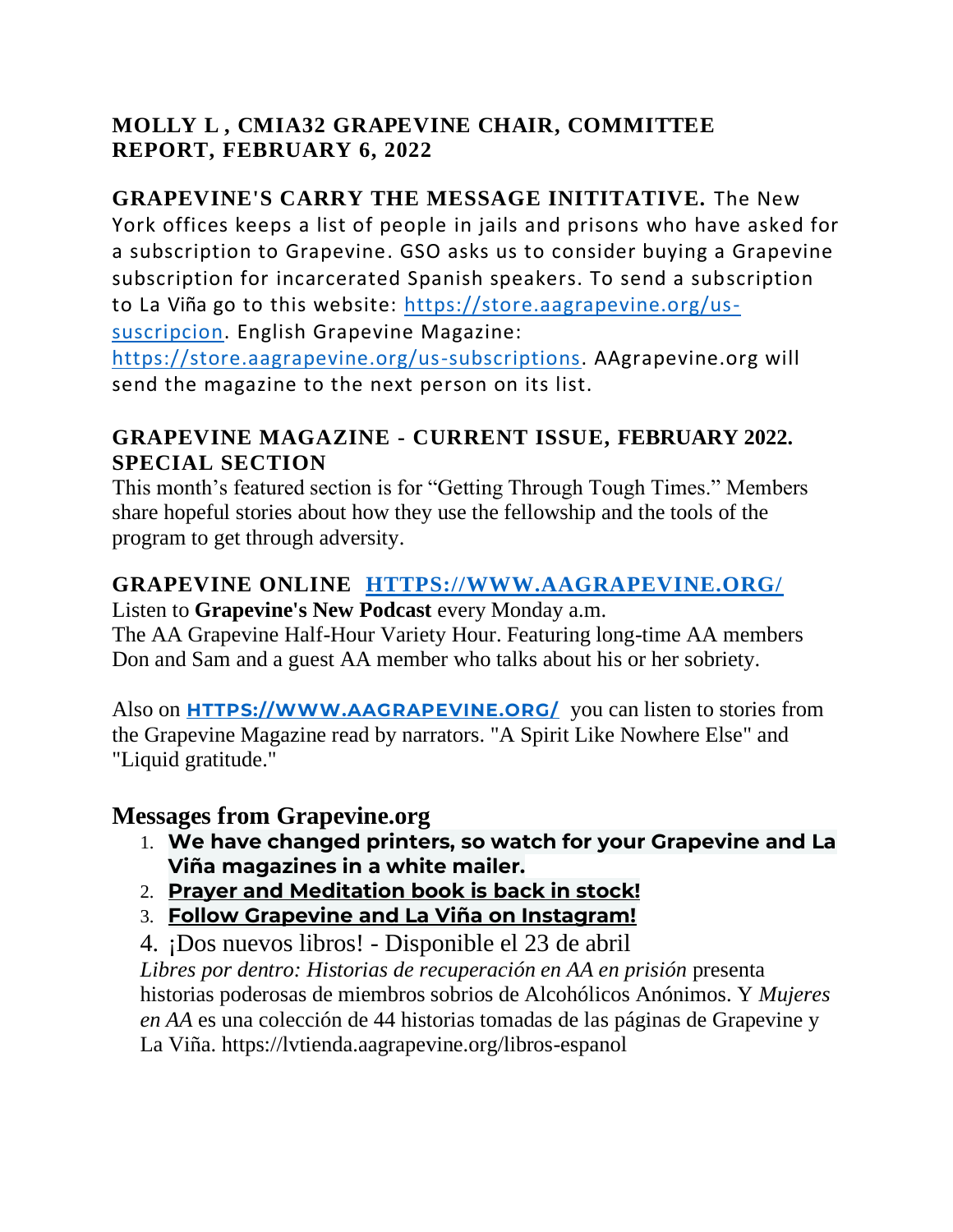*[Free on the Inside: Stories of AA Recovery in Prison](https://store.aagrapevine.org/books)* features powerful stories by sober members of Alcoholics Anonymous. And *[Women in AA \(Spanish](https://store.aagrapevine.org/books)language*) is a collection of stories taken from the pages of Grapevine and La Viña. Available April 23

Area 32: Central Michigan: **[www.cmia32.org](https://www.cmia32.org/)**

Area 33: Southeast Michigan: **[www.aa-semi.org](https://www.aa-semi.org/)**

Area 34: Western Michigan: **[www.wmaa34.org](https://www.wmaa34.org/)**

**New websites for districts:**

district8. d8aa.org

district 10 shiacoaa.org - Kim is the DCM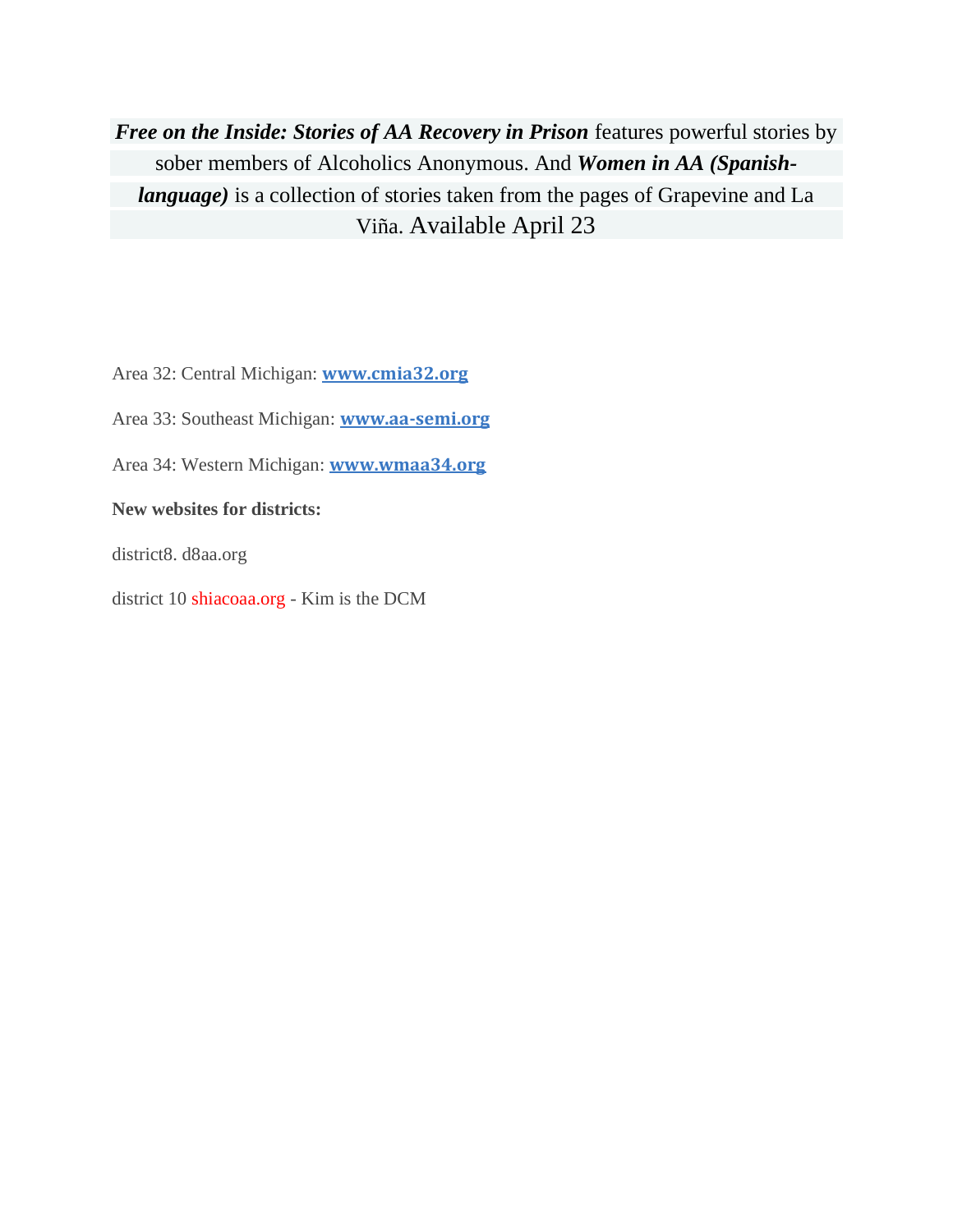

**BANK OF AMERICA** 

CENTRAL MICHIGAN INTRA AREA OF ALCOHOLICS ANONYMOUS INC 635 WOODCREEK CT SALINE, MI 48176-1171

# **Business Advantage**

### **Customer service information**

- **0** 1.888.BUSINESS (1.888.287.4637)
- bankofamerica.com

 $\Box$  Bank of America, N.A. P.O. Box 25118 Tampa, FL 33622-5118

# **Your Business Economy Checking**

for January 1, 2022 to January 31, 2022 Account number: 0012 3400 2185

**CENTRAL MICHIGAN INTRA AREA OF ALCOHOLICS ANONYMOUS INC** 

## Account summary

| Ending balance on January 31, 2022   | \$16,230.70 |           |
|--------------------------------------|-------------|-----------|
| Service fees                         | $-0.00$     | Averag    |
| Checks                               | $-1,550.44$ | # of $d$  |
| Withdrawals and other debits         | $-0.00$     | # of $de$ |
| Deposits and other credits           | 3,076.94    | $#$ of w  |
| Beginning balance on January 1, 2022 | \$14,704.20 | $#$ of de |

| # of deposits/credits: 42           |
|-------------------------------------|
| # of withdrawals/debits: 3          |
| # of deposited items: 43            |
| # of days in cycle: 31              |
| Average ledger balance: \$14,197.84 |

**BUSINESS ADVANTAGE** Reduce the risk of lost or stolen mail. Plus, you can view your statements securely Go and easily — online or from our mobile app — 24/7 from almost anywhere. paperless Simply use our Mobile Banking app or sign in to Business Advantage 360, our small business online banking, and click on Profiles & Settings (in the upper today! right, next to Sign Out). Mobile Banking requires that you download the Mobile Banking app and is only available for select mobile devices.

Message and data rates may apply.

SSM-02-21-1021.B | 3454369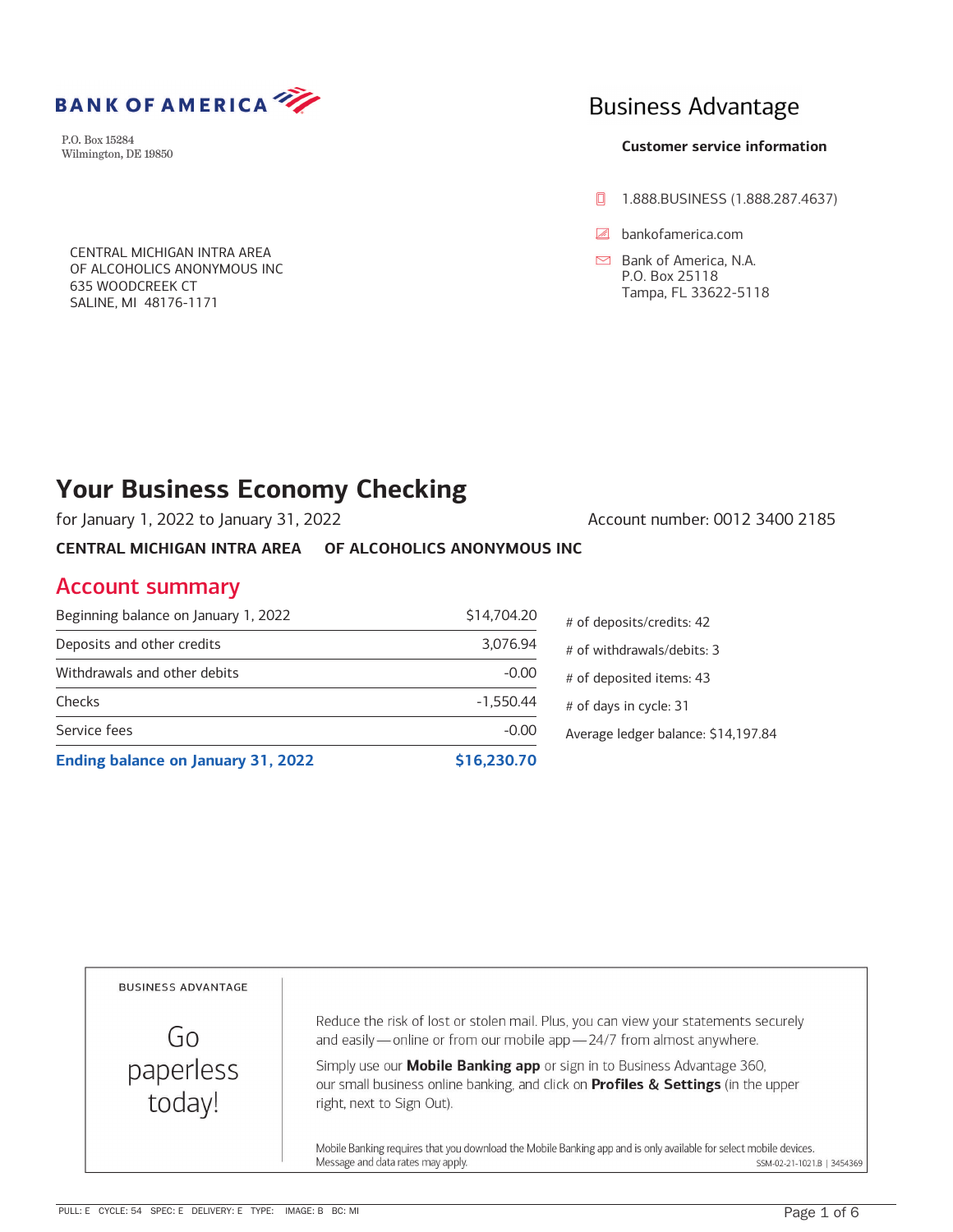# **IMPORTANT INFORMATION:** BANK DEPOSIT ACCOUNTS

How to Contact Us - You may call us at the telephone number listed on the front of this statement.

Updating your contact information - We encourage you to keep your contact information up-to-date. This includes address, email and phone number. If your information has changed, the easiest way to update it is by visiting the Help & Support tab of Online Banking.

Deposit agreement - When you opened your account, you received a deposit agreement and fee schedule and agreed that your account would be governed by the terms of these documents, as we may amend them from time to time. These documents are part of the contract for your deposit account and govern all transactions relating to your account, including all deposits and withdrawals. Copies of both the deposit agreement and fee schedule which contain the current version of the terms and conditions of your account relationship may be obtained at our financial centers.

Electronic transfers: In case of errors or questions about your electronic transfers - If you think your statement or receipt is wrong or you need more information about an electronic transfer (e.g., ATM transactions, direct deposits or withdrawals, point-of-sale transactions) on the statement or receipt, telephone or write us at the address and number listed on the front of this statement as soon as you can. We must hear from you no later than 60 days after we sent you the FIRST statement on which the error or problem appeared.

- Tell us your name and account number.
- Describe the error or transfer you are unsure about, and explain as clearly as you can why you believe there is an error or why you need more information.
- Tell us the dollar amount of the suspected error.

For consumer accounts used primarily for personal, family or household purposes, we will investigate your complaint and will correct any error promptly. If we take more than 10 business days (10 calendar days if you are a Massachusetts customer) (20 business days if you are a new customer, for electronic transfers occurring during the first 30 days after the first deposit is made to your account) to do this, we will provisionally credit your account for the amount you think is in error, so that you will have use of the money during the time it will take to complete our investigation.

For other accounts, we investigate, and if we find we have made an error, we credit your account at the conclusion of our investigation.

Reporting other problems - You must examine your statement carefully and promptly. You are in the best position to discover errors and unauthorized transactions on your account. If you fail to notify us in writing of suspected problems or an unauthorized transaction within the time period specified in the deposit agreement (which periods are no more than 60 days after we make the statement available to you and in some cases are 30 days or less), we are not liable to you and you agree to not make a claim against us, for the problems or unauthorized transactions.

Direct deposits - If you have arranged to have direct deposits made to your account at least once every 60 days from the same person or company, you may call us to find out if the deposit was made as scheduled. You may also review your activity online or visit a financial center for information.

© 2022 Bank of America Corporation

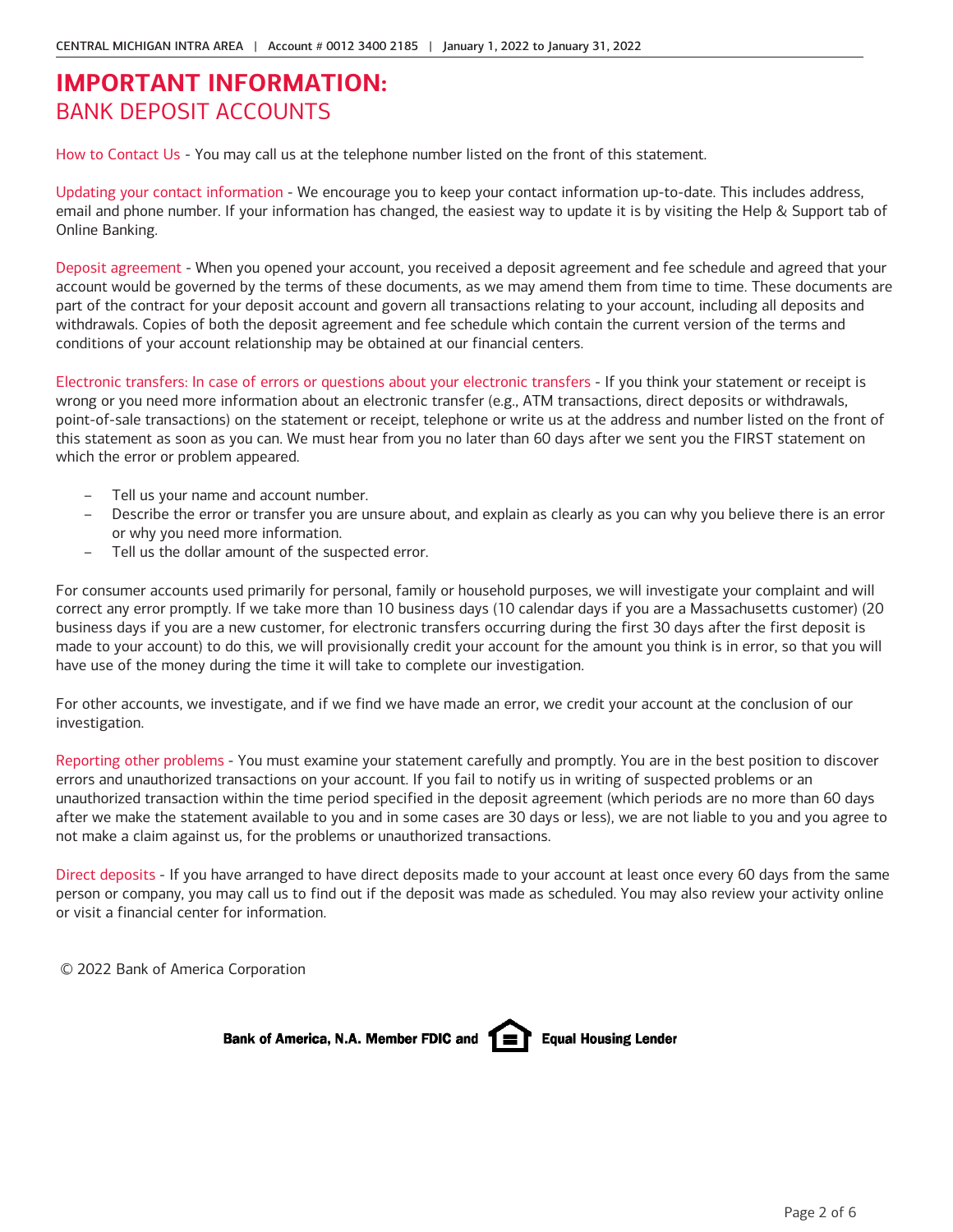# **BANK OF AMERICA**

CENTRAL MICHIGAN INTRA AREA ! Account # 0012 3400 2185 ! January 1, 2022 to January 31, 2022

## Deposits and other credits

| Date     | Description                                     |         |    | Amount |
|----------|-------------------------------------------------|---------|----|--------|
| 01/18/22 | Zelle Transfer Conf# 0PBCCOY1P; RONALD PLUNKETT |         |    | 50.00  |
| 01/24/22 | BKOFAMERICA MOBILE 01/25 3661802839 DEPOSIT     | *MOBILE | MI | 700.00 |
| 01/24/22 | BKOFAMERICA MOBILE 01/25 3661796485 DEPOSIT     | *MOBILE | MI | 110.00 |
| 01/24/22 | BKOFAMERICA MOBILE 01/25 3661812535 DEPOSIT     | *MOBILE | MI | 80.00  |
| 01/24/22 | BKOFAMERICA MOBILE 01/25 3662111456 DEPOSIT     | *MOBILE | MI | 75.00  |
| 01/24/22 | BKOFAMERICA MOBILE 01/25 3662196722 DEPOSIT     | *MOBILE | MI | 75.00  |
| 01/24/22 | BKOFAMERICA MOBILE 01/25 3663803217 DEPOSIT     | *MOBILE | MI | 60.00  |
| 01/24/22 | BKOFAMERICA MOBILE 01/25 3663802749 DEPOSIT     | *MOBILE | MI | 60.00  |
| 01/24/22 | BKOFAMERICA MOBILE 01/25 3790416738 DEPOSIT     | *MOBILE | MI | 50.71  |
| 01/24/22 | BKOFAMERICA MOBILE 01/25 3661799755 DEPOSIT     | *MOBILE | MI | 50.20  |
| 01/24/22 | BKOFAMERICA MOBILE 01/25 3661810087 DEPOSIT     | *MOBILE | MI | 50.00  |
| 01/24/22 | BKOFAMERICA MOBILE 01/25 3661806133 DEPOSIT     | *MOBILE | MI | 50.00  |
| 01/24/22 | BKOFAMERICA MOBILE 01/25 3669015760 DEPOSIT     | *MOBILE | MI | 50.00  |
| 01/24/22 | BKOFAMERICA MOBILE 01/25 3662199452 DEPOSIT     | *MOBILE | MI | 40.00  |
| 01/24/22 | BKOFAMERICA MOBILE 01/25 3790426566 DEPOSIT     | *MOBILE | MI | 40.00  |
| 01/24/22 | BKOFAMERICA MOBILE 01/25 3662175812 DEPOSIT     | *MOBILE | MI | 40.00  |
| 01/24/22 | BKOFAMERICA MOBILE 01/25 3668938558 DEPOSIT     | *MOBILE | MI | 35.00  |
| 01/24/22 | BKOFAMERICA MOBILE 01/25 3644429375 DEPOSIT     | *MOBILE | MI | 35.00  |
| 01/24/22 | BKOFAMERICA MOBILE 01/25 3661818955 DEPOSIT     | *MOBILE | MI | 35.00  |
| 01/24/22 | BKOFAMERICA MOBILE 01/25 3663830463 DEPOSIT     | *MOBILE | MI | 35.00  |
| 01/24/22 | BKOFAMERICA MOBILE 01/25 3669023422 DEPOSIT     | *MOBILE | MI | 30.00  |
| 01/24/22 | BKOFAMERICA MOBILE 01/25 3663820785 DEPOSIT     | *MOBILE | MI | 29.99  |
| 01/24/22 | BKOFAMERICA MOBILE 01/25 3663830955 DEPOSIT     | *MOBILE | MI | 25.00  |
| 01/24/22 | BKOFAMERICA MOBILE 01/25 3661794355 DEPOSIT     | *MOBILE | MI | 20.00  |
|          |                                                 |         |    |        |

continued on the next page



SMALL BUSINESS RESOURCES

# Information you need to guide your business every step of the way

Learn cash flow strategies, explore funding options, unlock the secrets of hiring and retaining employees and much more.

Visit bankofamerica.com/SBR today.

SSM-06-21-0059.B | 3598723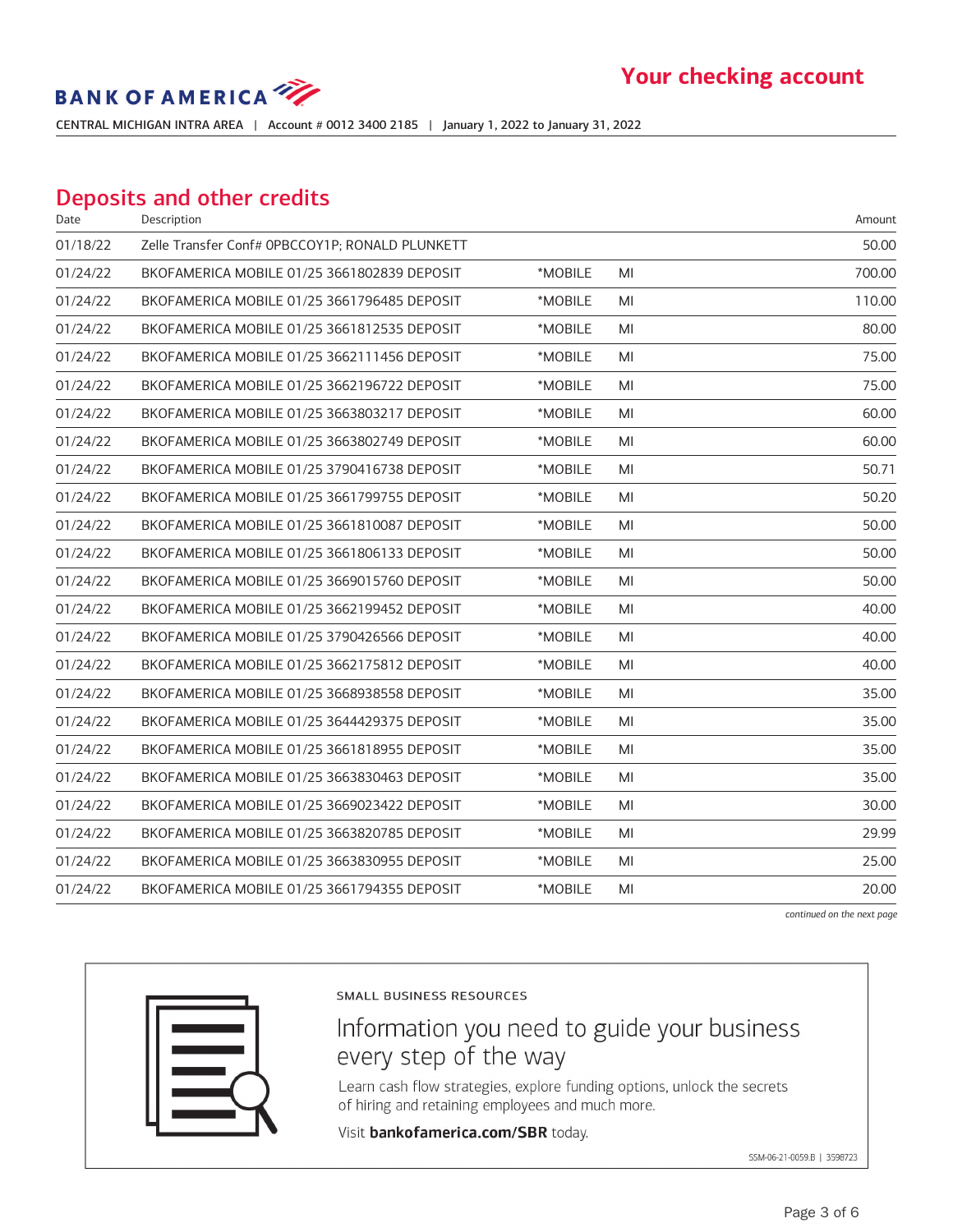# Deposits and other credits - continued

| Date     | Description                                 |         |    | Amount |
|----------|---------------------------------------------|---------|----|--------|
| 01/24/22 | BKOFAMERICA MOBILE 01/25 3644425649 DEPOSIT | *MOBILE | MI | 20.00  |
| 01/24/22 | BKOFAMERICA MOBILE 01/25 3662184962 DEPOSIT | *MOBILE | MI | 20.00  |
| 01/24/22 | BKOFAMERICA MOBILE 01/25 3669019342 DEPOSIT | *MOBILE | MI | 20.00  |
| 01/24/22 | BKOFAMERICA MOBILE 01/25 3662205632 DEPOSIT | *MOBILE | MI | 18.00  |
| 01/24/22 | BKOFAMERICA MOBILE 01/25 3644433983 DEPOSIT | *MOBILE | MI | 12.10  |
| 01/24/22 | BKOFAMERICA MOBILE 01/25 3662199080 DEPOSIT | *MOBILE | MI | 11.01  |
| 01/24/22 | BKOFAMERICA MOBILE 01/25 3661800721 DEPOSIT | *MOBILE | MI | 10.10  |
| 01/24/22 | BKOFAMERICA MOBILE 01/25 3661721623 DEPOSIT | *MOBILE | MI | 8.51   |
| 01/24/22 | BKOFAMERICA MOBILE 01/25 3662189024 DEPOSIT | *MOBILE | MI | 7.21   |
| 01/25/22 | BKOFAMERICA MOBILE 01/25 3790448598 DEPOSIT | *MOBILE | MI | 336.81 |
| 01/25/22 | <b>Counter Credit</b>                       |         |    | 281.00 |
| 01/25/22 | BKOFAMERICA MOBILE 01/25 3662222816 DEPOSIT | *MOBILE | MI | 209.00 |
| 01/25/22 | BKOFAMERICA MOBILE 01/25 3663853485 DEPOSIT | *MOBILE | MI | 100.00 |
| 01/25/22 | BKOFAMERICA MOBILE 01/25 3644451587 DEPOSIT | *MOBILE | MI | 52.30  |
| 01/25/22 | BKOFAMERICA MOBILE 01/25 3669048364 DEPOSIT | *MOBILE | MI | 50.00  |
| 01/25/22 | BKOFAMERICA MOBILE 01/25 3661833157 DEPOSIT | *MOBILE | MI | 35.00  |
| 01/25/22 | BKOFAMERICA MOBILE 01/25 3663849327 DEPOSIT | *MOBILE | MI | 30.00  |
| 01/25/22 | BKOFAMERICA MOBILE 01/25 3663847203 DEPOSIT | *MOBILE | MI | 30.00  |
|          |                                             |         |    |        |

Total deposits and other credits **by a strategies of the strategies of the strategies of the strategies of the strategies of the strategies of the strategies of the strategies of the strategies of the strategies of the str** 

### **Checks**

| Date     | Check # | Amount      | Date                | Check $#$ | Amount       |
|----------|---------|-------------|---------------------|-----------|--------------|
| 01/06/22 | 2532    | $-1.000.00$ | 01/24/22            | 2534      | $-96.20$     |
| 01/04/22 | 2533    | -454.24     |                     |           |              |
|          |         |             | <b>Total checks</b> |           | $-51,550.44$ |

# **Total # of checks 3**

## Daily ledger balances

| Date  | Balance (\$) | Date  | Balance(\$) | Date  | Balance (\$) |
|-------|--------------|-------|-------------|-------|--------------|
| 01/01 | 14.704.20    | 01/06 | 13.249.96   | 01/24 | 15,106.59    |
| 01/04 | 14.249.96    | 01/18 | 13,299.96   | 01/25 | 16.230.70    |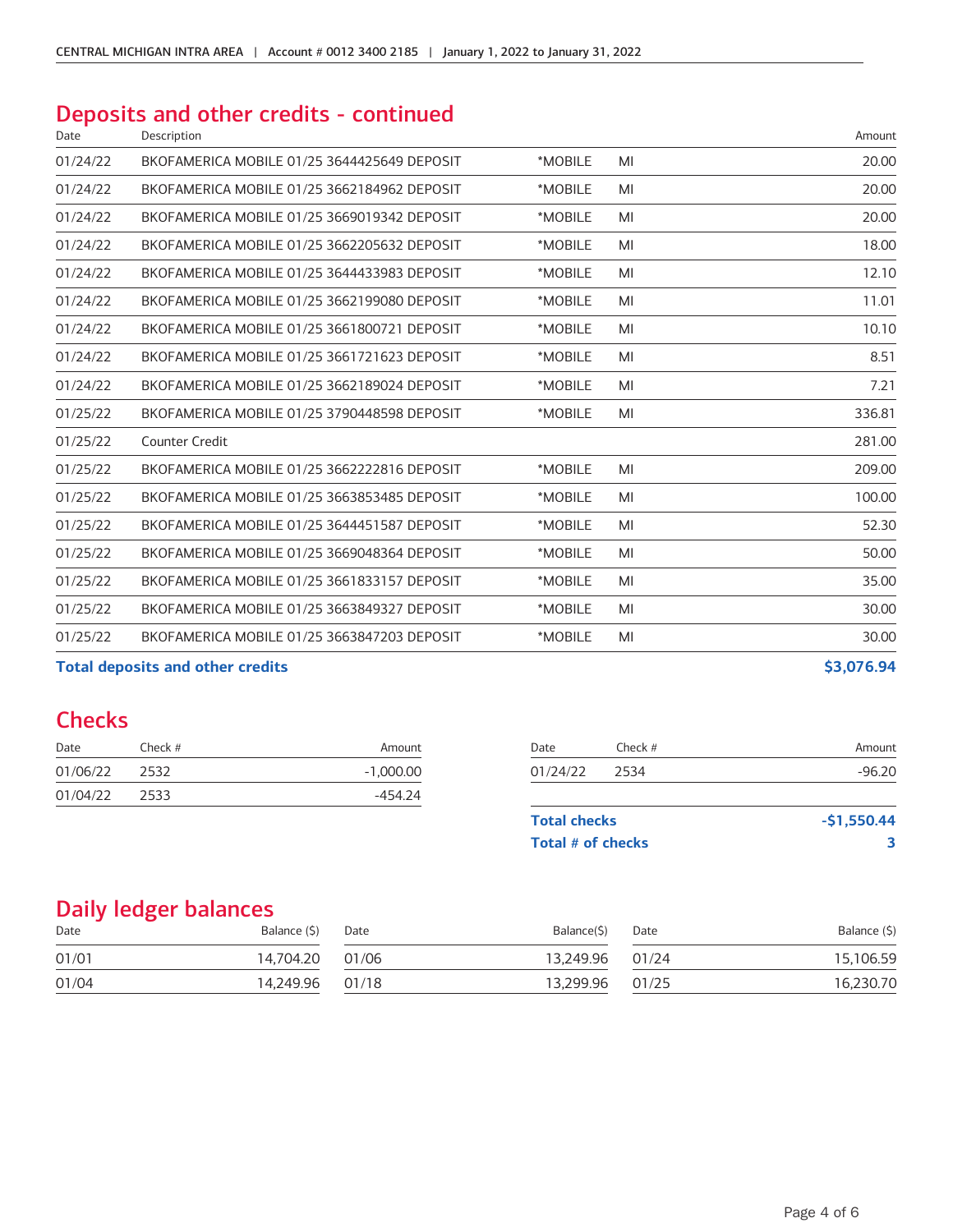

CENTRAL MICHIGAN INTRA AREA ! Account # 0012 3400 2185 ! January 1, 2022 to January 31, 2022

### Check images

**Account number: 0012 3400 2185**<br>Check number: 2532 | Amount: \$1,000.00

| <b>CENTRAL MICHIGAN INTRA AREA</b><br>12-00<br>DF ALCOHOLICS ANONYMOUS INC. | <b>BANK OF AMERICA</b><br>ACH 5.T 07202305<br>$_{\text{corr}}$ 12521 | 2532<br>6 EST23 M<br>1120 |
|-----------------------------------------------------------------------------|----------------------------------------------------------------------|---------------------------|
| PAY One-thousand.                                                           |                                                                      | BOLLARS                   |
| CMIA320CM                                                                   |                                                                      | æ.                        |
| FOR Committee Expense                                                       |                                                                      |                           |
| #882532 487288885 88123488185                                               |                                                                      |                           |

Check number: 2533 ! Amount: \$454.24

| CENTRAL MICHIGAN INTRA AREA<br>12-00<br>DE ALCOHOLICS ANONYMOUS INC. | <b>BANK OF AMERICA</b><br>ACH RECOVERABLE<br>$_{\text{max}}$ 122121 | 2533<br><b>SR/THM</b><br>11243 |
|----------------------------------------------------------------------|---------------------------------------------------------------------|--------------------------------|
| Pay Four-Vunched fifty-four + 24/                                    | DOLLARS \$ 454, 24                                                  |                                |
| <i>Ted Stravbel</i>                                                  |                                                                     |                                |
| FOR DOC'21 HOST EXPOSIBLE                                            | Silano                                                              |                                |
| #201533# MO71DOO805M 001114002185#<br>-                              |                                                                     | œ                              |

Check number: 2534 ! Amount: \$96.20

| CENTRAL MICHIGAN INTRA AREA<br>12.00<br>OF ALCOHOLICS ANOIDYINGUS INC.  | <b>BANK OF AMERICA</b><br>2534<br>ACHIETER300905<br>9 80 720 AT<br>1043<br>$0.022$ $(22)$ |  |  |  |  |
|-------------------------------------------------------------------------|-------------------------------------------------------------------------------------------|--|--|--|--|
| Y PAY NIVE <del>TY Six</del> 20                                         | DOLLARS $$96.22$                                                                          |  |  |  |  |
| Gunlaing Trusswer                                                       | Е.<br>ы<br>$\Lambda^{\rm (out)}$                                                          |  |  |  |  |
| FOR efcsupliest postage Amelia/21<br>#002534" GD?20DOAO5C 00123400218S" |                                                                                           |  |  |  |  |
|                                                                         |                                                                                           |  |  |  |  |

| INDEPENDENT BANK<br>BOFD RT #072402652<br>1/6/2022, 12:15:27, BATCH ID 44123<br>IBCDOM01\JPULLING, tMagic ID 265300062244123<br>$\sim$<br>$\sim$<br>$\mathbf{a}$<br>a. | ś<br>t.<br>o<br>v |
|------------------------------------------------------------------------------------------------------------------------------------------------------------------------|-------------------|
|------------------------------------------------------------------------------------------------------------------------------------------------------------------------|-------------------|



| 002534<br>072000835<br>001234002185<br>CENTRAL MICHIGAN NERAAREA<br>Security Features arceed industry standards and include:<br>. In spelfelch ** Matchine account and check number<br>entary Peerle, 410 Bitt<br>· Michael Sex - Madule Georgia check stank in indicate                                                                                                                                                                                                                                                               | のきのほれ<br>だいついかい<br>a hanna a<br>limm NA J<br>P-JON-RN<br>また かいちみ<br>⊢ال⊸ا<br>سرائيات وا<br>AMMO<br>Address of<br>$1800 + 150$<br><b>Hm</b> JI<br>$+10$<br>മറെ | Ř<br>ö<br>$\overline{\phantom{a}}$<br>š<br>ęos<br>ë<br>ğ<br>품 |  |
|----------------------------------------------------------------------------------------------------------------------------------------------------------------------------------------------------------------------------------------------------------------------------------------------------------------------------------------------------------------------------------------------------------------------------------------------------------------------------------------------------------------------------------------|---------------------------------------------------------------------------------------------------------------------------------------------------------------|---------------------------------------------------------------|--|
| check his apen depapied ina mobile dovice<br>. The Security Weaver pattern on back designed to define must<br>+ Microprint FMP lines crimed on front and hash<br>. The words - BRIGINAL DOCUMENT - screes the back<br>. Photo Sale Depasti - loon waalle on finant and back<br>Do not cash it"<br>. Any of the features listes above are missing or appear ellered<br>. Foul velokes blow nets and or hat distancined<br>. Biown stares or connect spatt appear on both let all and back,<br>and in Conversal Wash Detection Box<br>ಂ೧ | ν.,<br>COLLANS OF<br>$\circ_{c_{\kappa}}$<br>$\omega_{\sigma_2}$<br>t.                                                                                        | õ<br>쫉<br>Ξ<br>몵<br>ž<br>÷<br>ó<br><b>Alliche</b><br>÷.       |  |